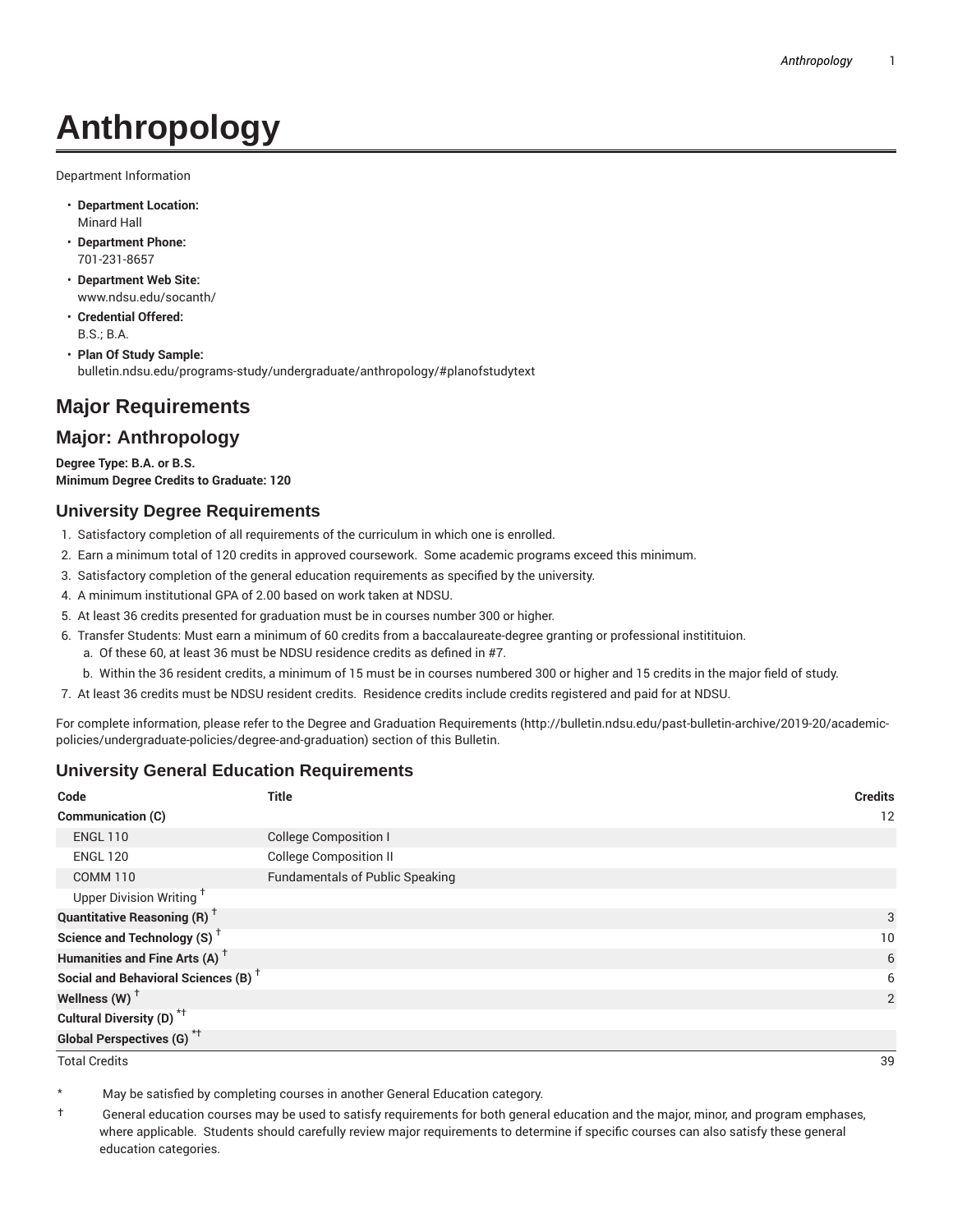• A list of university approved general education courses and administrative policies are available here (http://bulletin.ndsu.edu/past-bulletinarchive/2019-20/academic-policies/undergraduate-policies/general-education/#genedcoursestext).

#### **Arts, Humanities, and Social Sciences**

#### **Degree Requirements**

**Bachelor of Science (B.S.) Degree –** The completion of a minor program of study, a second major, or a second degree is required.

**Bachelor of Arts (B.A.) Degree –** Second year language proficiency at college level required.

#### **Arts, Humanities and Social Sciences College Requirements**

An additional 9 credits are required by the College of Arts, Humanities and Social Sciences for all Bachelor of Science and Bachelor of Arts degree programs of study, except the Bachelor of Fine Arts degree, the Bachelor of Music degree, the Bachelor of Science in Architecture degree, and the Bachelor of Science degree with a major in Environmental Design:

| Code                                  | Title                                                                            |                                                                                                                                                                                                                                                                                | <b>Credits</b> |
|---------------------------------------|----------------------------------------------------------------------------------|--------------------------------------------------------------------------------------------------------------------------------------------------------------------------------------------------------------------------------------------------------------------------------|----------------|
| <b>AH&amp;SS College Requirements</b> |                                                                                  |                                                                                                                                                                                                                                                                                |                |
|                                       | listed for each area. A course with the WGS prefix can only be used in one area. | Courses used to satisfy any general education requirement cannot be used to also count toward the AH&SS College Requirements. A<br>minimum of three credits is required in each of the 3 following areas for a total of 9 credits. Choose only those courses with the prefixes |                |
| <b>Area One: Humanities</b>           |                                                                                  |                                                                                                                                                                                                                                                                                | 3              |
|                                       | ARB, ENGL, FREN, GERM, HIST, HUM, PHIL, RELS, SPAN, or WGS                       |                                                                                                                                                                                                                                                                                |                |
| <b>Area Two: Social Sciences</b>      |                                                                                  |                                                                                                                                                                                                                                                                                | 3              |
|                                       | ANTH, CJ, COMM, EMGT, POLS, SOC, or WGS                                          |                                                                                                                                                                                                                                                                                |                |
| Area Three: Fine Arts                 |                                                                                  |                                                                                                                                                                                                                                                                                | 3              |
|                                       | ARCH, ART, ENVD, LA, MUSC, or THEA                                               |                                                                                                                                                                                                                                                                                |                |
| <b>Total Credits</b>                  |                                                                                  |                                                                                                                                                                                                                                                                                |                |

#### **Major Requirements**

| Code                                         | <b>Title</b>                                                                                                                                                                                                                                           | <b>Credits</b> |
|----------------------------------------------|--------------------------------------------------------------------------------------------------------------------------------------------------------------------------------------------------------------------------------------------------------|----------------|
| <b>Anthropology Core Requirements</b>        |                                                                                                                                                                                                                                                        |                |
| SOC 110                                      | Introduction to Sociology (May satisfy general education category S)                                                                                                                                                                                   | 3              |
| <b>ANTH 111</b>                              | Introduction to Anthropology (May satisfy general education category S and D)                                                                                                                                                                          | 3              |
| 200 Level Core: Select two of the following: |                                                                                                                                                                                                                                                        | 6              |
| <b>ANTH 204</b>                              | Archaeology and Prehistory                                                                                                                                                                                                                             |                |
| <b>ANTH 205</b>                              | Human Origins                                                                                                                                                                                                                                          |                |
| <b>ANTH 206</b>                              | Introduction to Cultural Anthropology: Peoples of the World                                                                                                                                                                                            |                |
| *Theory:                                     |                                                                                                                                                                                                                                                        | 3              |
| <b>ANTH 470</b>                              | Theory in Archaeology                                                                                                                                                                                                                                  |                |
| or ANTH 480                                  | Development of Anthropological Theory                                                                                                                                                                                                                  |                |
| *Methods:                                    |                                                                                                                                                                                                                                                        | 3              |
| <b>ANTH 471</b>                              | Archaeological Research Methods                                                                                                                                                                                                                        |                |
| or ANTH 481                                  | Qualitative Methods in Cultural Anthropology                                                                                                                                                                                                           |                |
| Senior Capstone:                             |                                                                                                                                                                                                                                                        |                |
| <b>ANTH 489</b>                              | Senior Capstone In Anthropology                                                                                                                                                                                                                        |                |
| <b>Major Electives 300-400 Level:</b>        |                                                                                                                                                                                                                                                        | 18             |
|                                              | Other courses may qualify to substitute for the 300-400 level courses. Substitutions must be approved by the adviser and department<br>chairperson prior to course enrollment. These include internships, field schools, archaeology lab credits, etc. |                |
| <b>Total Credits</b>                         |                                                                                                                                                                                                                                                        | 37             |

\* Other courses may qualify to substitute for the Theory and Methods courses. Substitutions must be approved by the adviser and department chairperson prior to course enrollment and paperwork must be file with the Office of Registration and Records.